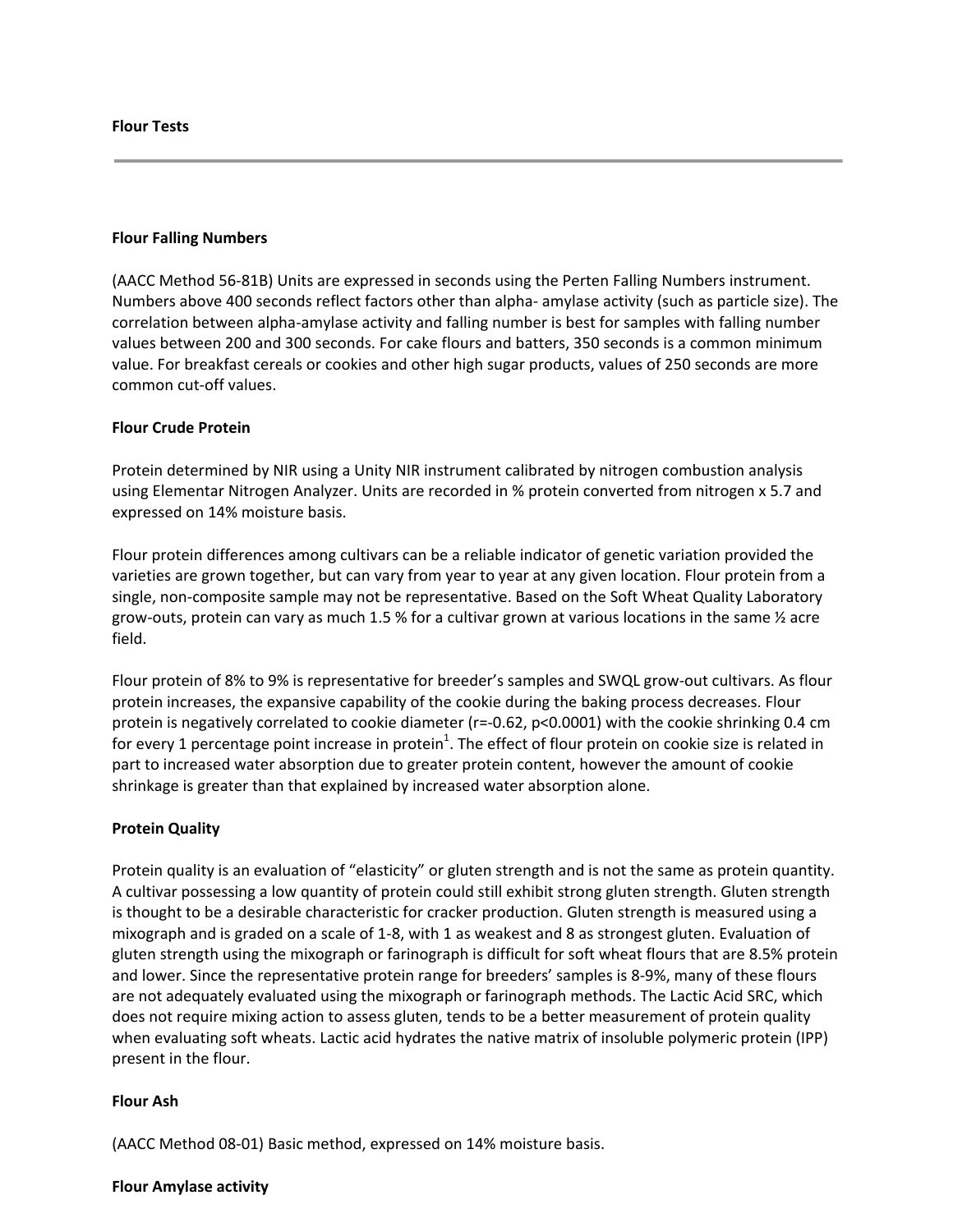(AACC Method 22-06) Units are expressed in  $\alpha$ - amylase activity as SKB units/gram (@ 25°C).

# **Flour micro Alpha Amylase activity**

(Adapted by Mary Gutierri) The new method adapts AACC Method 22‐02 using the Ceralpha K‐CERA (Megazyme) alpha amylase assay procedure for measuring alpha amylase activity at higher throughput in a microwell plate. All reagents, controls and precautions are as described in the Megazyme manual. Units are expressed as described as Ceralpha Units per gram (CU/g). The new assay is described completely as the Micro Assay for Flour Alpha Amylase Activity.

# **Solvent Retention Capacity Test (SRC)**

(Flour Lactic Acid, Sucrose, Water, and Sodium Carbonate Retention Capacities AACC Method 56‐11) Units are expressed as %.

**Water SRC** is a global measure of the water affinity of the macro‐polymers (starch, arabinoxylans, gluten, and gliadins). It is often the best predictor of baked product performance. Water SRC is correlated to Farinograph water absorption but does not directly measure the absorption of the glutenin macropolymer hydration during mixing as does the Farinograph. Water SRC is negatively correlated to flour yield and softness equivalent among flour samples milled on the Quad advanced flour mill (r=‐0.43 and r=‐0.45, respectively). Lower water values are desired for cookies, cakes, and crackers, with target values below 51% on small experimental mills and 54% on commercial or long‐flow experimental mills.

**Sucrose SRC** is a measure of arabinoxylans (also known as pentosans) content, which can strongly affect water absorption in baked products. Water soluble arabinoxylans are thought to be the fraction that most greatly increases sucrose SRC. Sucrose SRC probably is the best predictor of cookie quality, with sugar snap cookie diameters decreasing by 0.07 cm for each percentage point increase in sucrose SRC. The negative correlation between wire‐cut cookie and sucrose SRC values is r=‐0.66 (p<0.0001). Sucrose SRC typically increases in wheat samples with lower flour yield (r=‐0.31) and lower softness equivalent (r=‐0.23). The cross hydration of gliadins by sucrose also causes sucrose SRC values to be correlated to flour protein (r=0.52) and lactic acid SRC (r=0.62). Soft wheat flours for cookies typically have a target of 95% or less when used by the US baking industry for biscuits and crackers. Sucrose SRC values increase by 1% for every 5% increase in lactic acid SRC. The 95% target value can be exceeded in flour samples where a higher lactic acid SRC is required for product manufacture since the higher sucrose SRC is due to gluten hydration and not to swelling of the water soluble arabinoxylans.

**Sodium carbonate SRC** is a very alkaline solution that ionizes the ends of starch polymers increasing the water binding capacity of the molecule. Sodium carbonate SRC increases as starch damage due to milling increases. Sodium carbonate is an effective predictor of milling yield and is negatively correlated to flour yield on the Quad advanced milling system (r=‐0.48, p<0.0001). It also is one of several predictors of cookie diameter (r=‐0.22, p<0.0001). Normal values for good milling soft varieties are 68% or less.

**Lactic acid SRC** measures gluten strength. Typical values are below 85% for "weak" soft varieties and above 105% or 110% for "strong" gluten soft varieties. See the above discussion of protein quality in this section for additional details of the lactic acid SRC. Lactic acid SRC results correlate to the SDS‐ sedimentation test. The lactic acid SRC is also correlated to flour protein concentration, but the effect is dependent on genotypes and growing conditions. The SWQL typically reports a protein‐corrected lactic acid SRC value to remove some of the inherent protein fluctuation not due to cultivar genetics. Lactic acid is corrected to 9% protein using the assumption of a 7% increase in lactic acid SRC for every 1% increase in flour protein. On average across 2007 and 2008, the change in lactic acid SRC value was